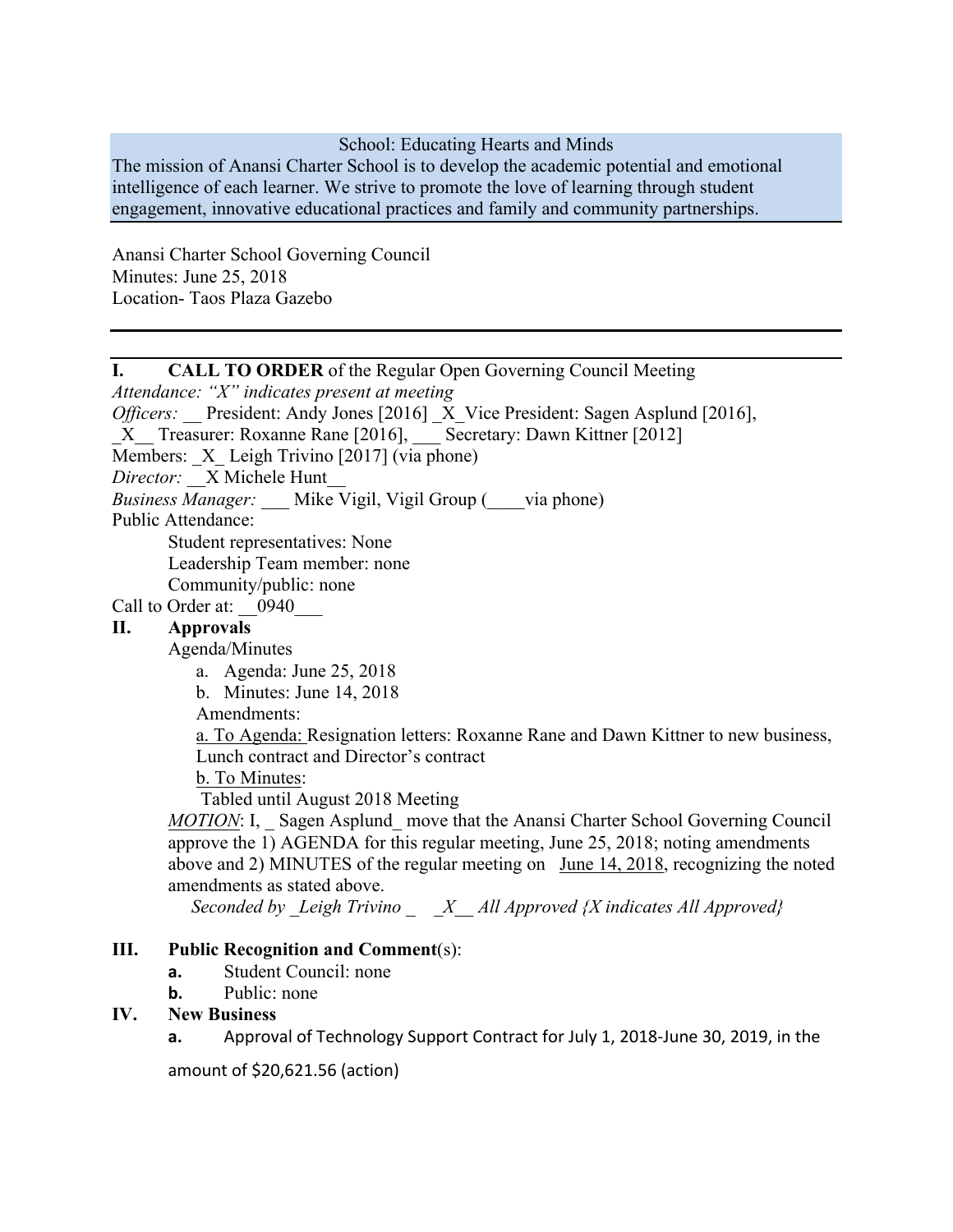**b.** Approval of Director's Contract, for July 30, 2018-June 30, 2019, in the amount of \$71,431 (action)

**c.** Approval of Legal Services Agreement with Matthews-Fox Attorneys and

Counselors at Law (action)

**d.** Approval of Maintenance Contractor Contract (action)

*MOTION*: I, Sagen Asplund, move that the Anansi Charter School Governing Council approve the Technology Support Contract. *Seconded by Leigh Trivino X All Approved {X indicates All Approved}*

*MOTION*: I, Leigh Trivino, move that the Anansi Charter School Governing Council approve the Director's Contract. *Seconded by \_Sagen Asplund \_ \_X\_ All Approved {X indicates All Approved}*

*MOTION*: I, Roxanne Rane, move that the Anansi Charter School Governing Council approve the Legal Services Agreement with Matthews-Fox Attorneys and Counselors at Law. *Seconded by \_Leigh Trivino \_ \_X\_ All Approved {X indicates All Approved}*

*MOTION*: I, Sagen Asplund, move that the Anansi Charter School Governing Council approve Maintenance Contractor Contract. *Seconded by Leigh Trivino X All Approved {X indicates All Approved}*

# V. Final Comments and Announcements: none

VI. Adjournment: *MOTION:* I, Roxanne Rane, move that the Anansi Governance Council adjourn. *Seconded by \_ Sagen Asplund\_X\_ All Approved {X indicates All Approved} Adjourned at:\_2050\_\_\_\_*

\*Closing an Open meeting- THE LAW: if any meeting is closed pursuant to the exclusions contained in Subsection H of the section, the closure: 1) if made in an open meeting shall be approved by a majority vote of a quorum of the policy making body; 2) the authority for the closure and the subject to be discussed shall be stated with reasonable specificity in the motion calling for the vote in an open meeting; 3) the vote shall be taken in an open meeting; and 4) the vote of each individual member shall be recorded in the minutes. Only those subjects announced or voted upon prior to the closure by the policymaking body may be discussed in a closed meeting.

| To Close: MOTION: I                         | move that the Anansi Governing Council convene in |
|---------------------------------------------|---------------------------------------------------|
| closed session as authorized by the limited | exception of the New Mexico                       |
| Open Meetings Act relating to               |                                                   |